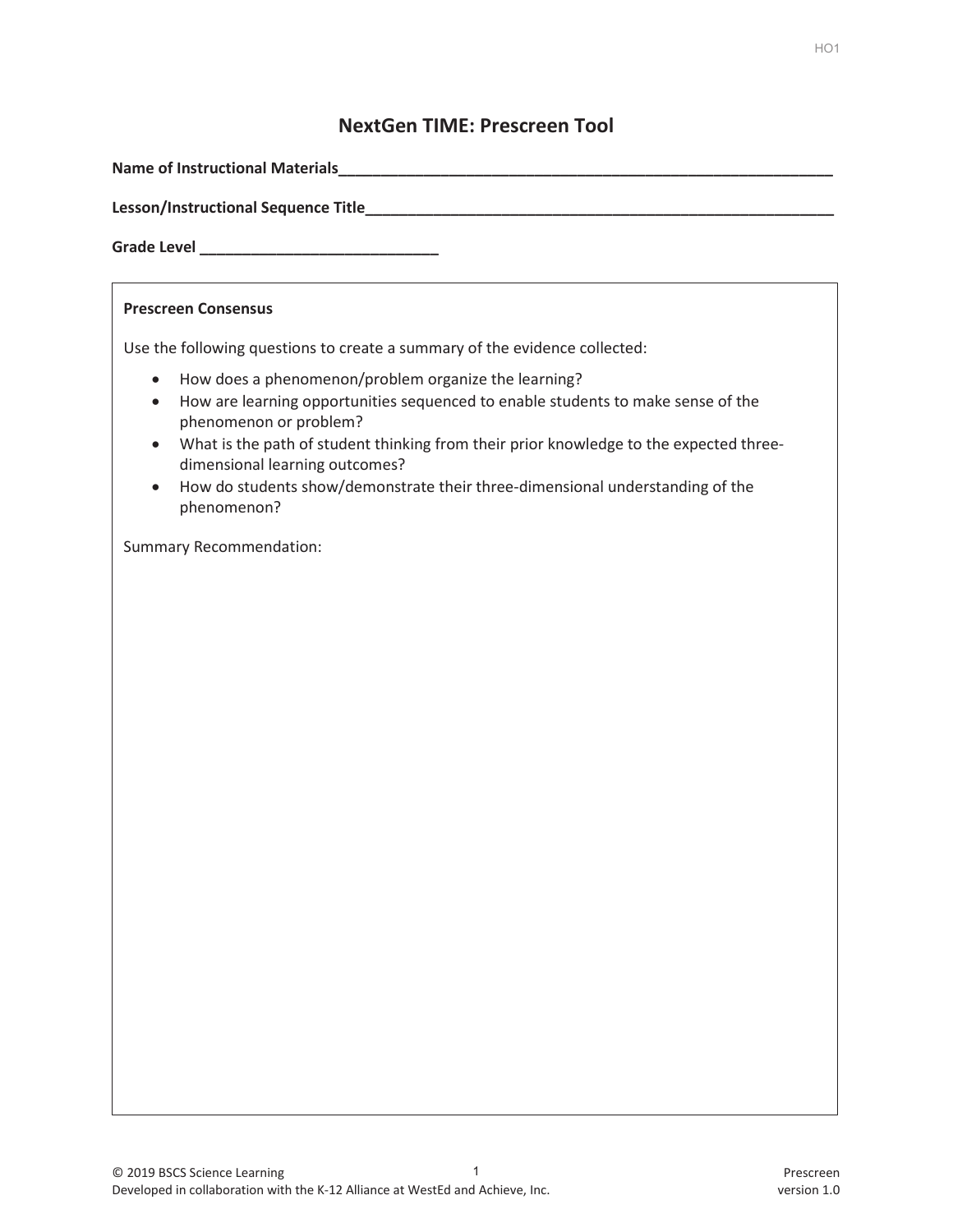## **Prescreen Tool**

| <b>Criteria</b>                                                                                                                                                                                                                                                                                                                                                                                                       | <b>Evidence:</b> What was in the materials, where was<br>it, and why is this evidence? | <b>Shows</b><br>promise |
|-----------------------------------------------------------------------------------------------------------------------------------------------------------------------------------------------------------------------------------------------------------------------------------------------------------------------------------------------------------------------------------------------------------------------|----------------------------------------------------------------------------------------|-------------------------|
| Use of Phenomena/Problems. Materials<br>provide relevant and authentic learning<br>contexts through which students<br>engage as directly as possible with<br>$\bullet$<br>phenomena or problems to ask and<br>answer their questions as well as<br>questions from other sources and<br>have the potential to use the three<br>$\bullet$<br>dimensions to make sense of phenomena<br>or design solutions to problems.* |                                                                                        |                         |
| Presence of Logical Sequence. Student<br>learning across the three dimensions is<br>arranged in a logical sequence and<br>sufficient and appropriate for students to<br>figure out the phenomena or problems.*                                                                                                                                                                                                        |                                                                                        |                         |
| <b>Students Are Figuring Out. Materials position</b><br>students to make sense of phenomena and<br>design solutions to problems by<br>asking and answering questions that link<br>$\bullet$<br>learning over time and<br>using the three dimensions to link prior<br>$\bullet$<br>knowledge and negotiate new<br>understandings and abilities.*                                                                       |                                                                                        |                         |
| <b>Three-Dimensional Performances. Materials</b><br>include assessments designed to<br>match the targeted learning goals and<br>$\bullet$<br>elicit evidence of students' use of the three<br>$\bullet$<br>dimensions to make sense of phenomena<br>and/or to design solutions to problems.*                                                                                                                          |                                                                                        |                         |

*\**to the extent possible when reviewing a limited portion of the instructional materials.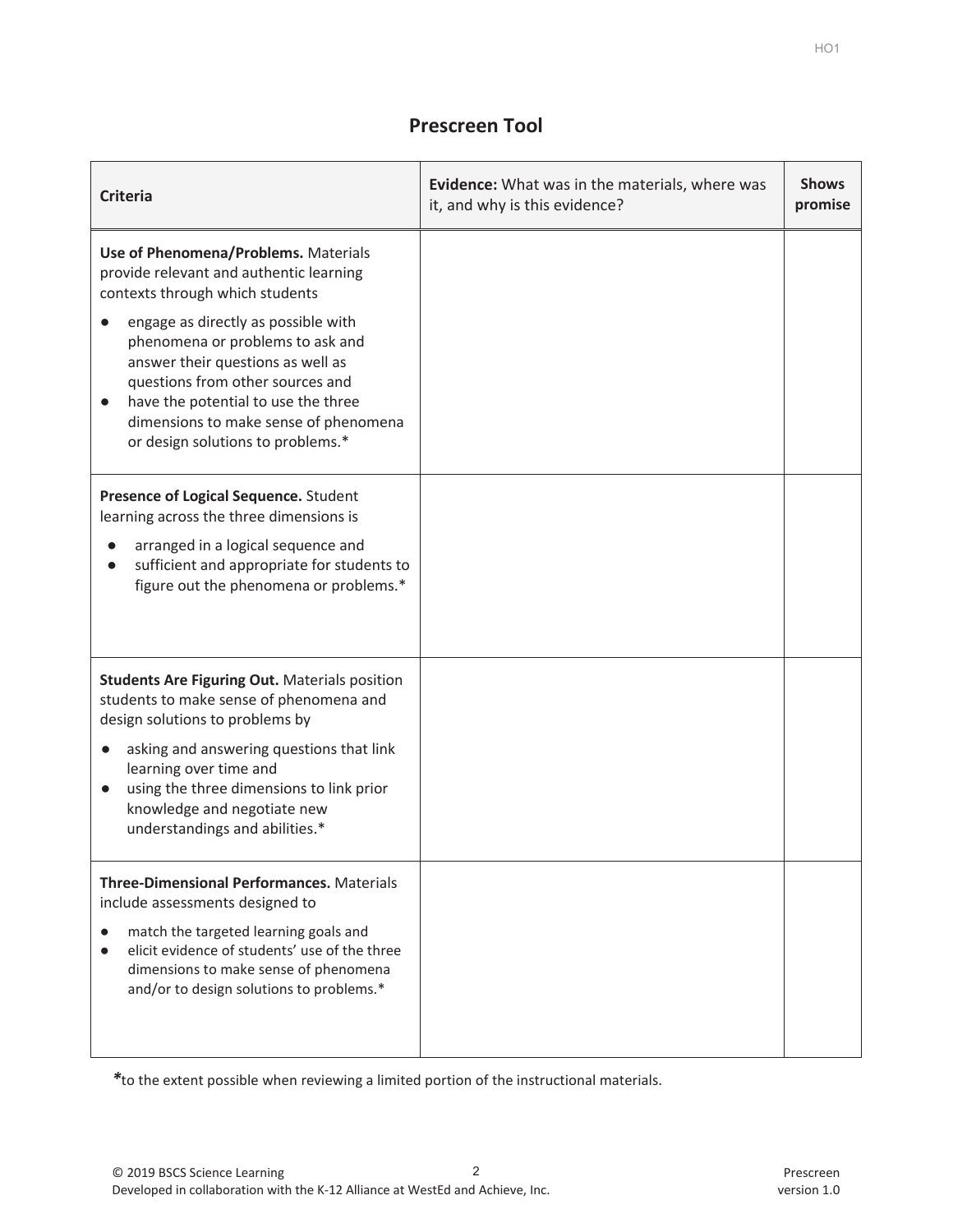# **Resources to Build Common Understanding**

Instructional materials programs designed for the NGSS include the criteria as described in the "More of this" column of these charts.

| <b>Use Phenomena/Solve Problems</b>                                                                                                                                      |                                                                                                                                                                               |  |  |
|--------------------------------------------------------------------------------------------------------------------------------------------------------------------------|-------------------------------------------------------------------------------------------------------------------------------------------------------------------------------|--|--|
| Less of this                                                                                                                                                             | More of this                                                                                                                                                                  |  |  |
| Making sense of phenomena and designing<br>solutions to problems may be used occasionally<br>as engagement strategies but are not a central<br>part of student learning. | Phenomena and designing solutions to problems<br>are central to student learning and require the<br>application of grade-appropriate SEPs, CCCs, and<br>DCIs for sensemaking. |  |  |
| Topics, rather than phenomena, are used to<br>direct student learning experiences and are not<br>necessarily designed to answer student<br>questions.                    | Phenomena are relevant and engaging to student<br>learning and cause students to ask questions that<br>they want to answer.                                                   |  |  |
| Only talking or reading about phenomena or how<br>other scientists and engineers are engaged with<br>phenomena and problems                                              | Students experience phenomena directly or<br>through rich multimedia.                                                                                                         |  |  |

\*Statements adapted from ACESSE Survey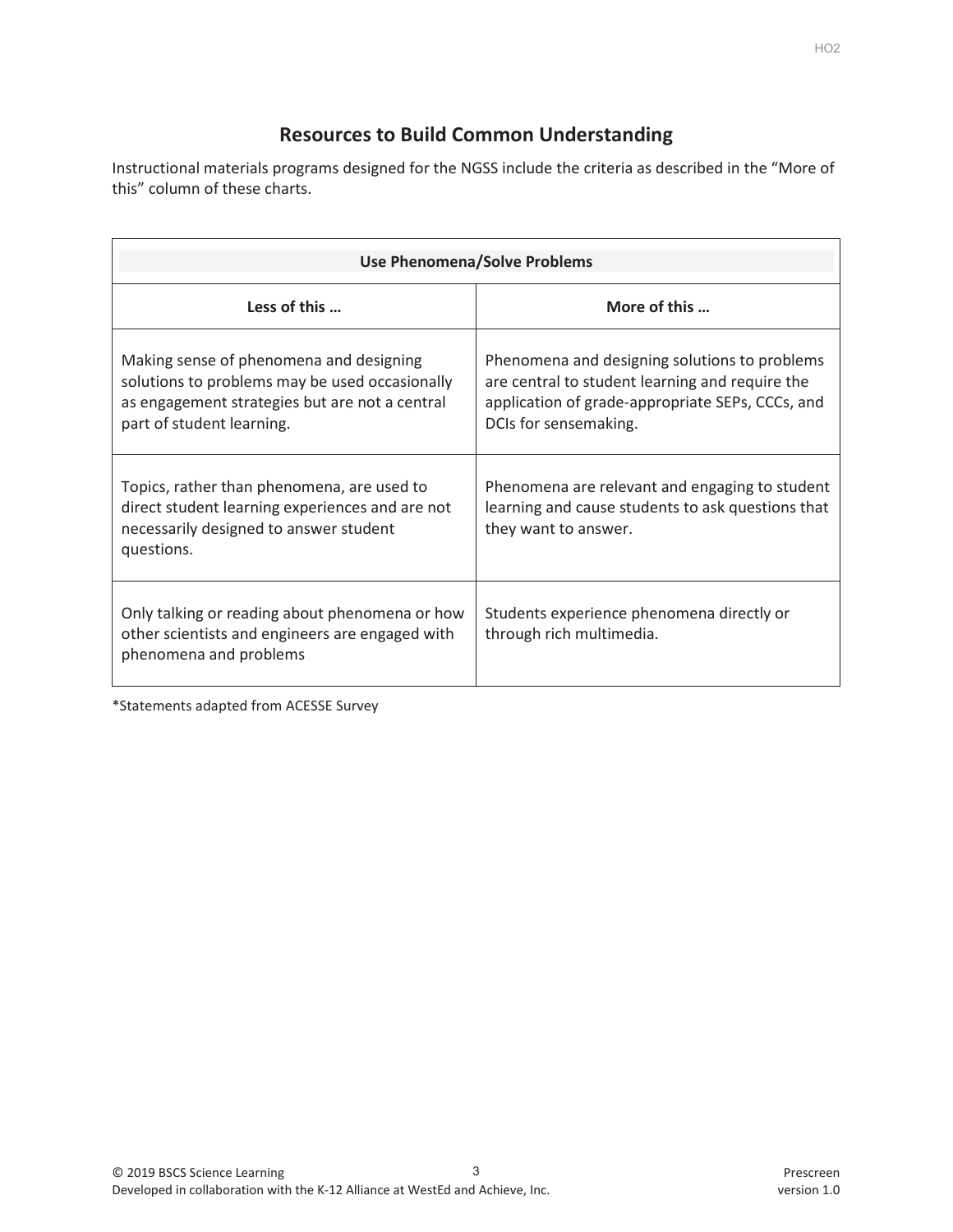## **Resources to Build Common Understanding**

| <b>Students Figuring Out Phenomena or Solving Problems</b>                                                                                                                                                |                                                                                                                                                                       |  |
|-----------------------------------------------------------------------------------------------------------------------------------------------------------------------------------------------------------|-----------------------------------------------------------------------------------------------------------------------------------------------------------------------|--|
| Less of this                                                                                                                                                                                              | More of this                                                                                                                                                          |  |
| Learning science that may be relevant to adults<br>and may be useful to students someday in their<br>lives*                                                                                               | Learning science that is personally relevant to<br>student lives*                                                                                                     |  |
| Using science practices and crosscutting concepts<br>only to serve the purpose of students acquiring<br>more DCI information                                                                              | Careful design to build student proficiency in all<br>three dimensions of the standards                                                                               |  |
| Learning experiences are 1-2 dimensional or<br>marginally connected to one another and provide<br>limited opportunities to use the dimensions<br>together to make sense of phenomena or solve<br>problems | Multiple opportunities, experienced in a logical<br>sequence, to use the three dimensions to make<br>sense of phenomena or solve problems                             |  |
| Learning experiences are designed for the "right<br>answer".                                                                                                                                              | Learning experiences are designed so that initial<br>explanations for phenomena are negotiated and<br>revised over time as understanding increases in<br>complexity.* |  |
| Rote memorization of facts and terminology;<br>providing discrete facts and concepts in science<br>disciplines, with limited application of practice or<br>the interconnected nature of the disciplines   | Facts and terminology are learned as needed<br>while developing explanations and designing<br>solutions supported by evidence-based<br>arguments and reasoning.       |  |

\*Statements adapted from ACESSE Survey